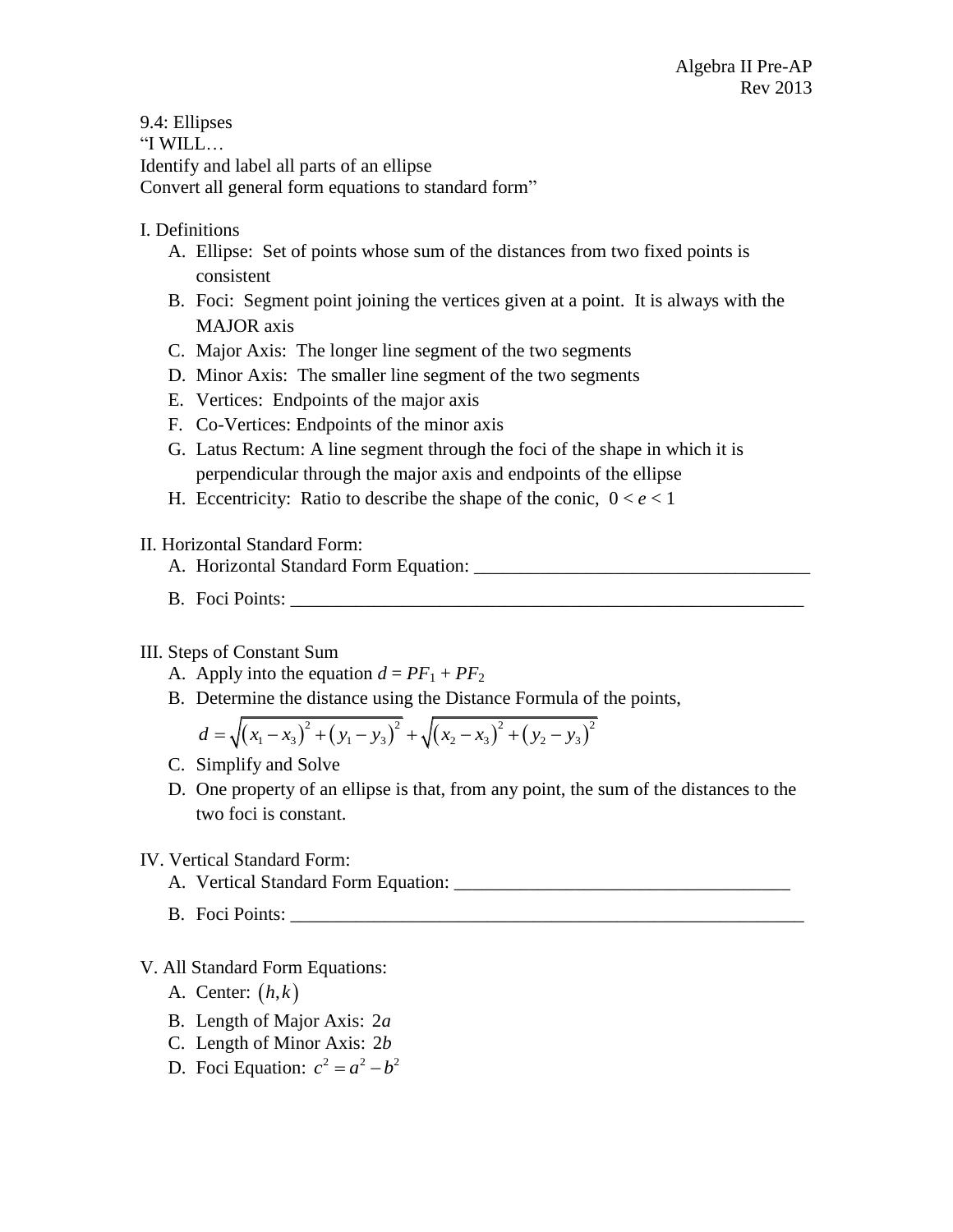- E. Length of Latus Rectum:  $2b^2$ *a*
- F. Eccentricity: *c a*

VI. Steps of writing Ellipse Equations

- A. Identify the values of *A*, *B*, and *C*.
- B. Plot/draw the figure with the given information if possible
- C. Write the equation and label the needed information

VII. Model Problems

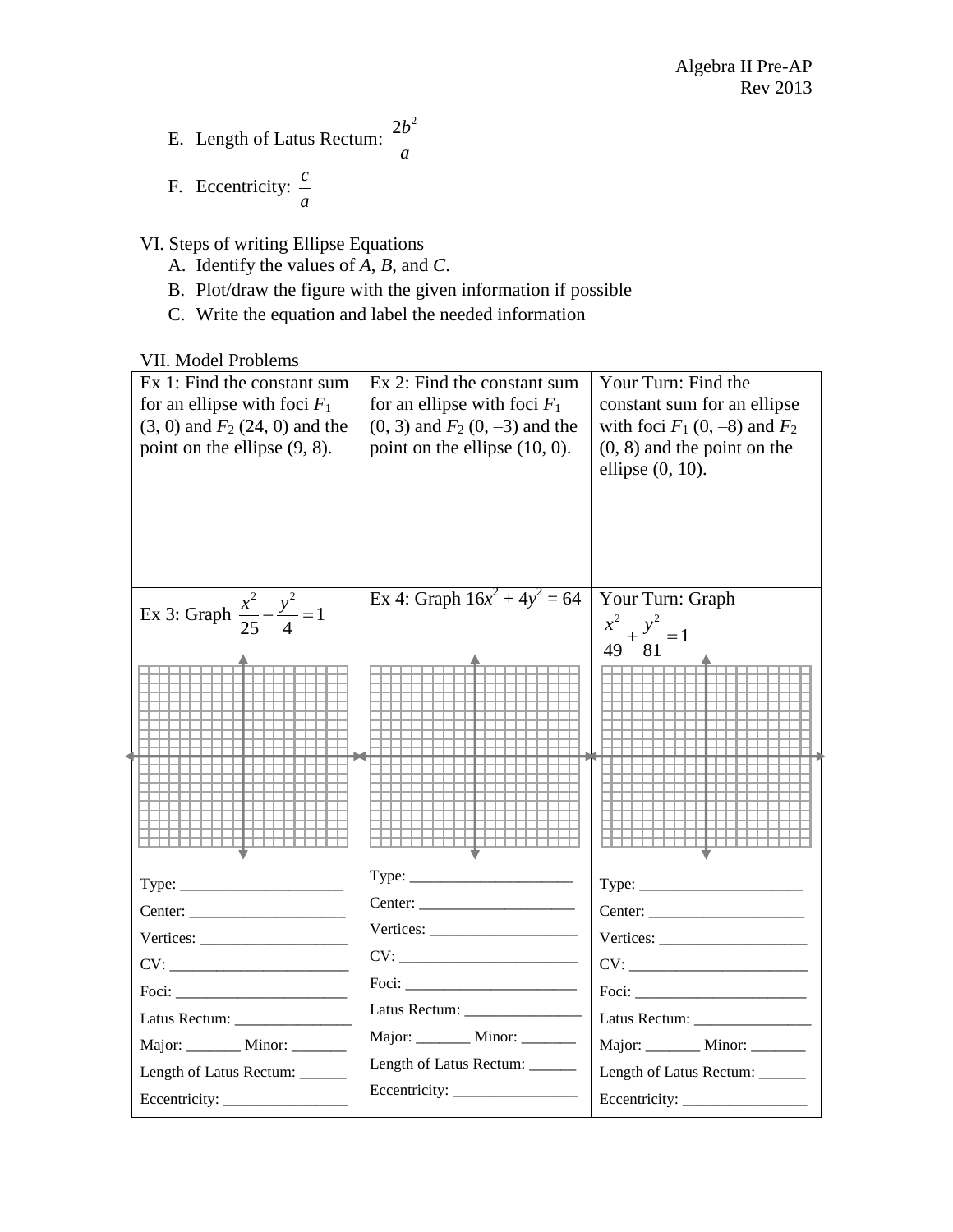